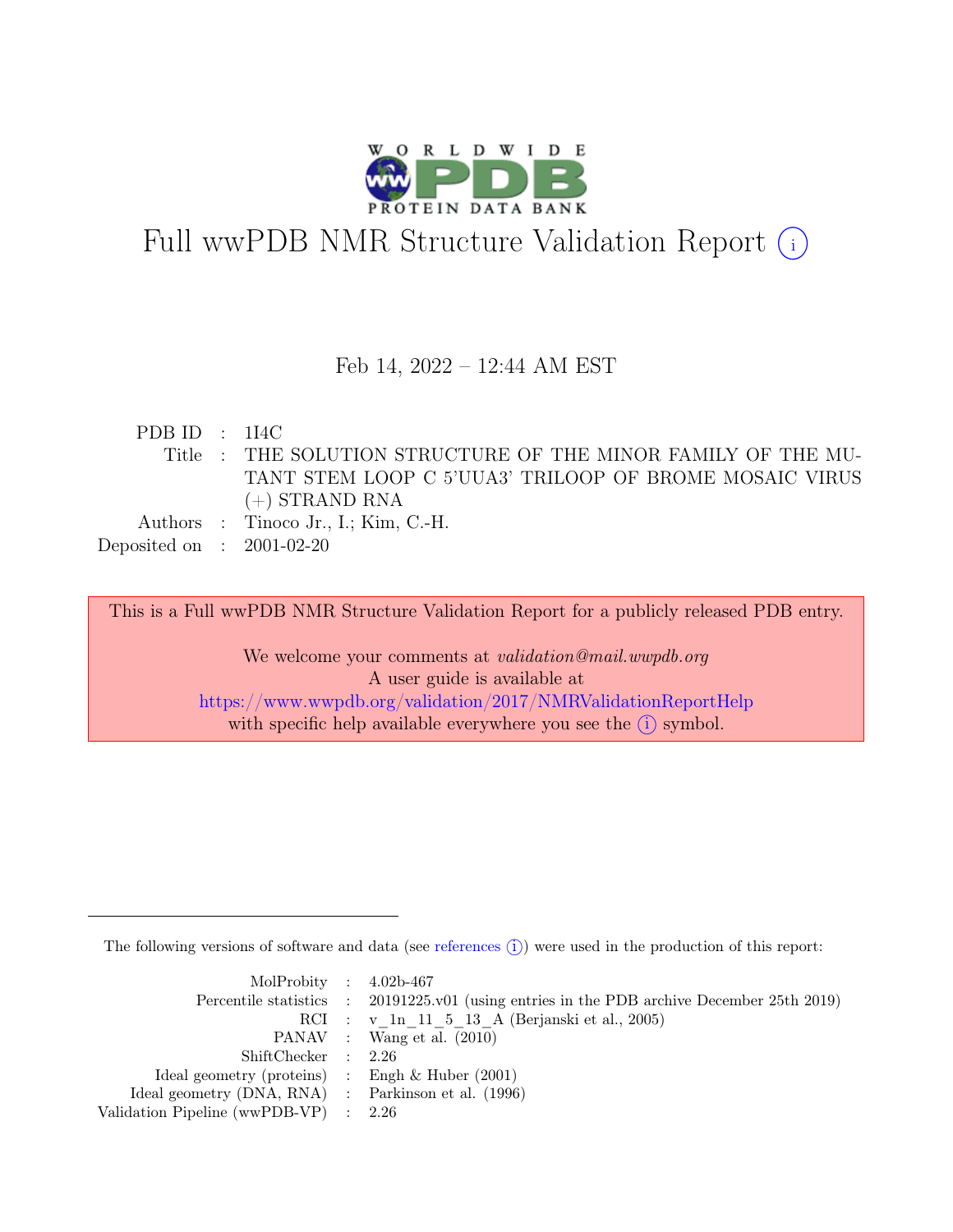## 1 Overall quality at a glance  $(i)$

The following experimental techniques were used to determine the structure: SOLUTION NMR

The overall completeness of chemical shifts assignment was not calculated.

Percentile scores (ranging between 0-100) for global validation metrics of the entry are shown in the following graphic. The table shows the number of entries on which the scores are based.

| Metric       | <b>Percentile Ranks</b>                            |             | Value         |
|--------------|----------------------------------------------------|-------------|---------------|
| RNA backbone |                                                    |             | 0.12          |
| Worse        |                                                    |             | <b>Better</b> |
|              | Percentile relative to all structures              |             |               |
|              | <b>I</b> Percentile relative to all NMR structures |             |               |
|              |                                                    |             |               |
| <b>BF</b>    | Whole archive                                      | NMR archive |               |

| Metric.      | Whole archive<br>$(\#Entries)$ | NMR archive<br>$(\#Entries)$ |
|--------------|--------------------------------|------------------------------|
| RNA backbone | 4643                           | 676                          |

The table below summarises the geometric issues observed across the polymeric chains and their fit to the experimental data. The red, orange, yellow and green segments indicate the fraction of residues that contain outliers for  $>=3, 2, 1$  and 0 types of geometric quality criteria. A cyan segment indicates the fraction of residues that are not part of the well-defined cores, and a grey segment represents the fraction of residues that are not modelled. The numeric value for each fraction is indicated below the corresponding segment, with a dot representing fractions  $\langle=5\%$ 

| hain | Length    | Quality of chain |
|------|-----------|------------------|
|      |           |                  |
|      | 1 ຕ<br>⊥∪ | 100%             |

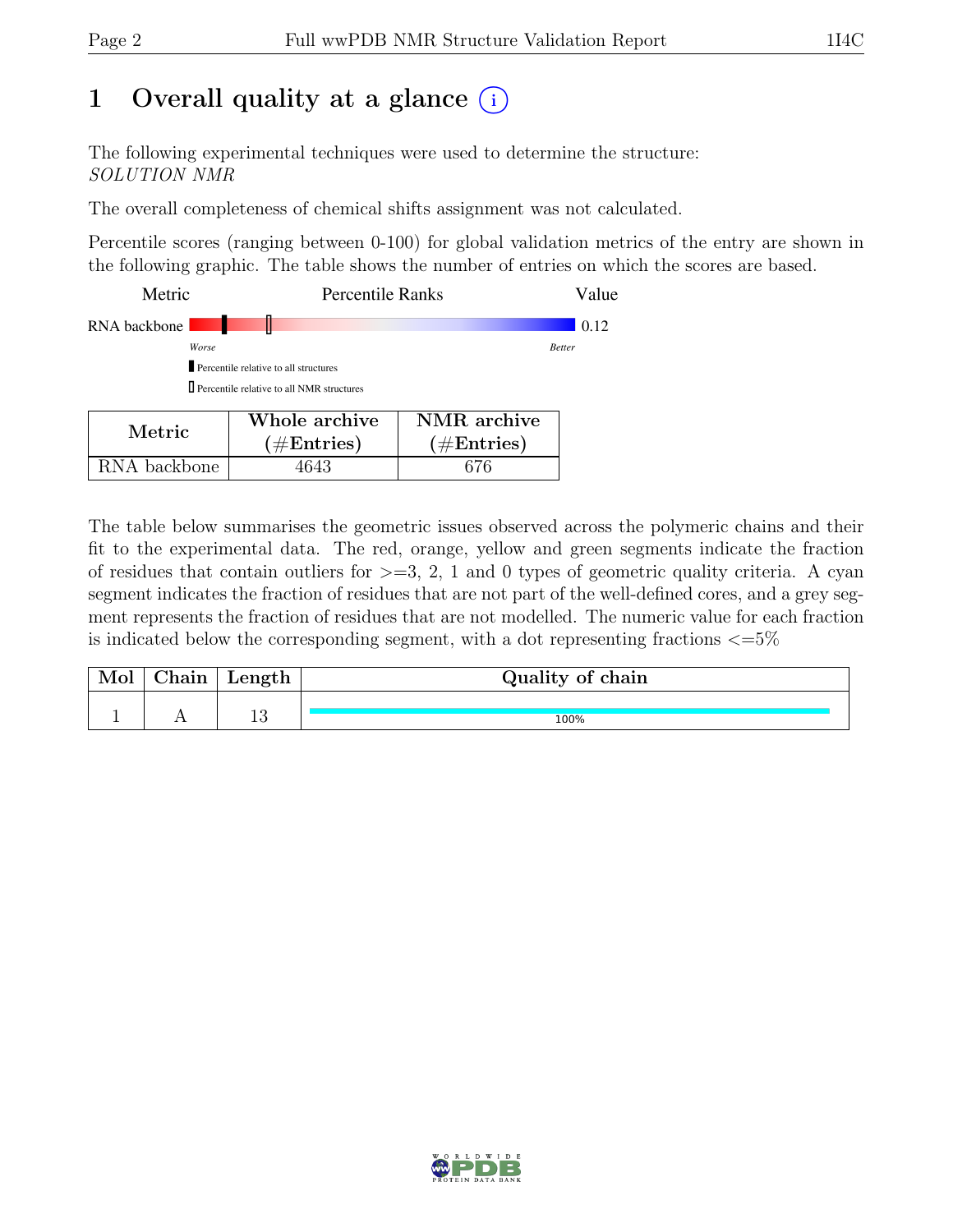## 2 Ensemble composition and analysis  $(i)$

This entry contains 1 models. Identification of well-defined residues and clustering analysis are not possible.

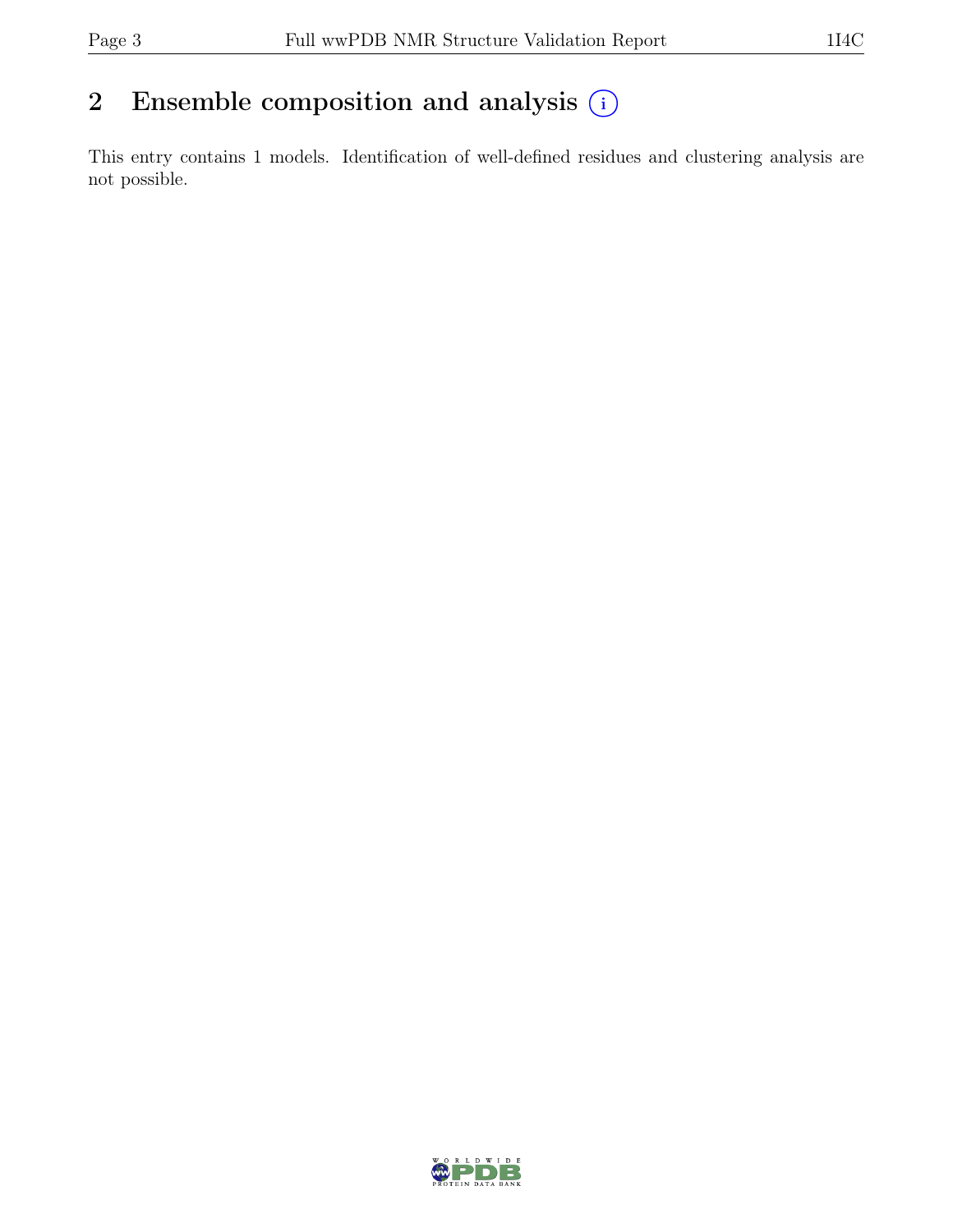## 3 Entry composition  $(i)$

There is only 1 type of molecule in this entry. The entry contains 415 atoms, of which 142 are hydrogens and 0 are deuteriums.

• Molecule 1 is a RNA chain called RNA (5'-R(\*GP\*GP\*UP\*GP\*CP\*UP\*UP\*AP\*GP\*CP\*  $AP*CP*C$ -3').

| Mol | Chain   Residues | Atoms |     |     |    | Trace |  |  |
|-----|------------------|-------|-----|-----|----|-------|--|--|
|     | 1 2              | Total |     |     |    |       |  |  |
|     | ΤÛ               |       | 123 | 142 | 48 | 90    |  |  |

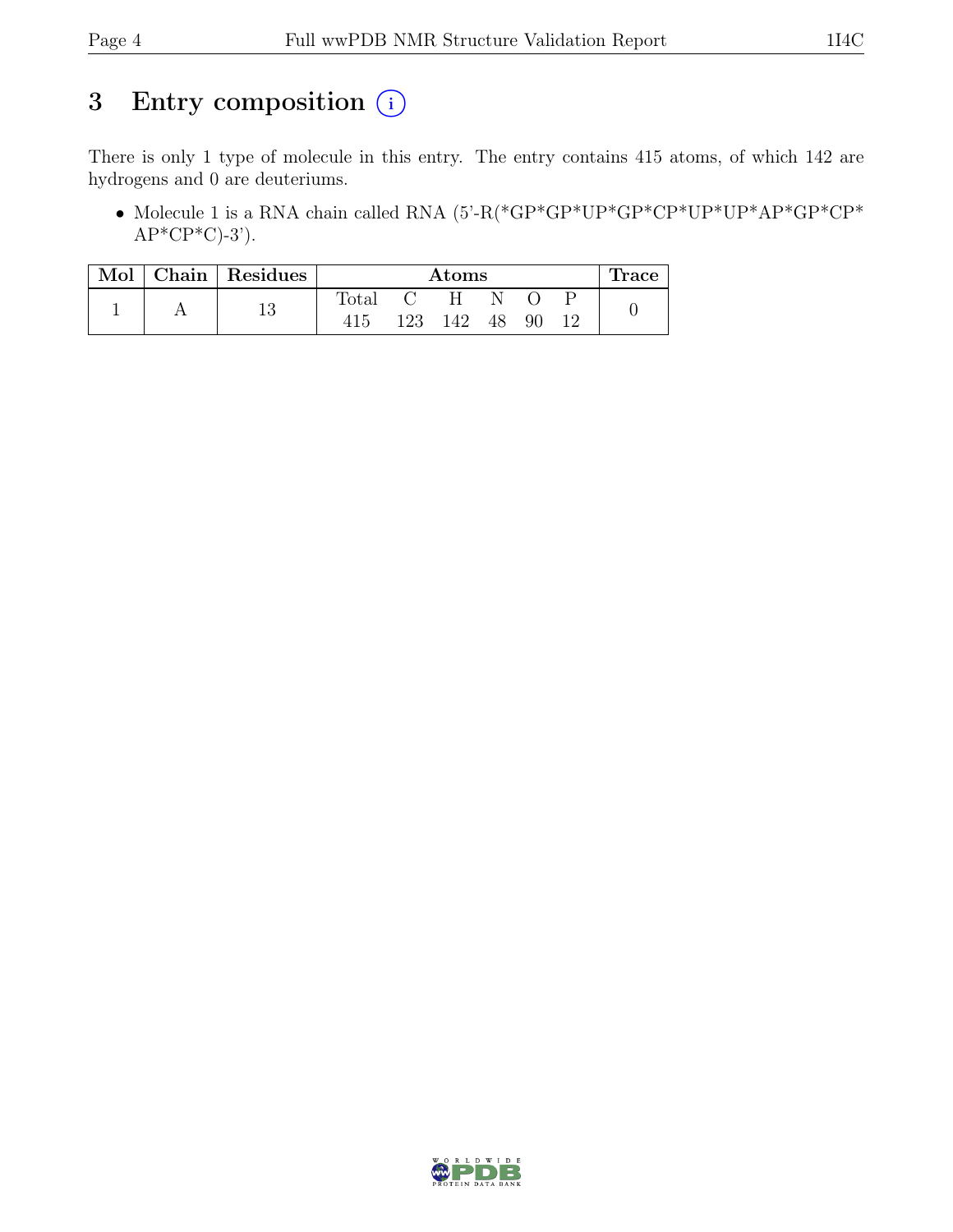## 4 Residue-property plots (i)

These plots are provided for all protein, RNA, DNA and oligosaccharide chains in the entry. The first graphic is the same as shown in the summary in section 1 of this report. The second graphic shows the sequence where residues are colour-coded according to the number of geometric quality criteria for which they contain at least one outlier: green  $= 0$ , yellow  $= 1$ , orange  $= 2$  and red  $=$ 3 or more. Stretches of 2 or more consecutive residues without any outliers are shown as green connectors. Residues which are classified as ill-defined in the NMR ensemble, are shown in cyan with an underline colour-coded according to the previous scheme. Residues which were present in the experimental sample, but not modelled in the final structure are shown in grey.

• Molecule 1: RNA (5'-R(\*GP\*GP\*UP\*GP\*CP\*UP\*UP\*AP\*GP\*CP\*AP\*CP\*C)-3')



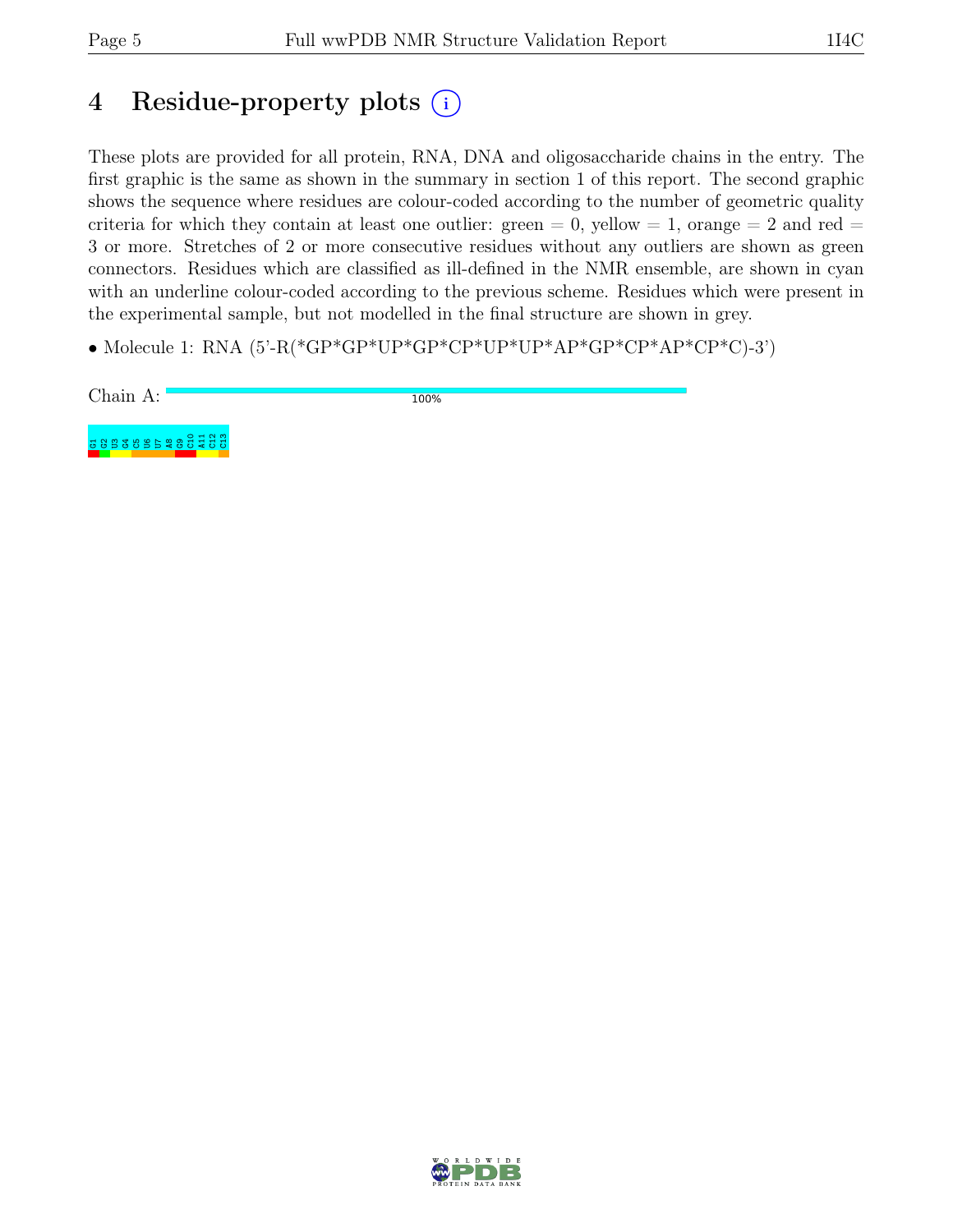## 5 Refinement protocol and experimental data overview  $\binom{1}{k}$

The models were refined using the following method: simulated annealing.

Of the ? calculated structures, 1 were deposited, based on the following criterion: ?.

The following table shows the software used for structure solution, optimisation and refinement.

| Software name   Classification |                        | <b>Version</b> |
|--------------------------------|------------------------|----------------|
| X-PLOR                         | structure solution 3.1 |                |
| $\overline{X-PLOR}$            | refinement             | -3.1           |

No chemical shift data was provided.

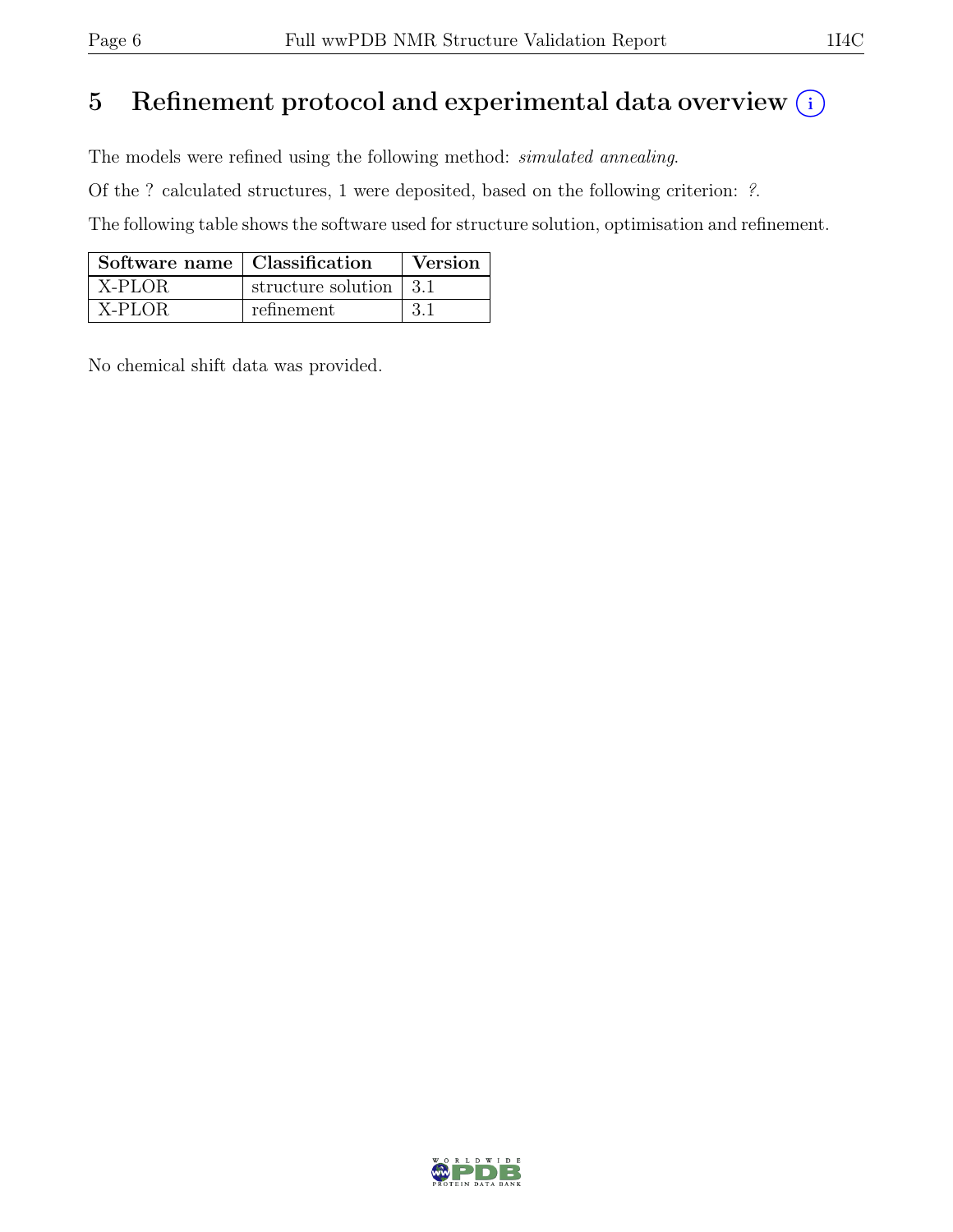## 6 Model quality  $(i)$

### 6.1 Standard geometry (i)

There are no covalent bond-length or bond-angle outliers.

There are no bond-length outliers.

There are no bond-angle outliers.

There are no chirality outliers.

There are no planarity outliers.

### 6.2 Too-close contacts  $(i)$

In the following table, the Non-H and H(model) columns list the number of non-hydrogen atoms and hydrogen atoms in each chain respectively. The H(added) column lists the number of hydrogen atoms added and optimized by MolProbity. The Clashes column lists the number of clashes averaged over the ensemble.

|  | Mol   Chain   Non-H   H(model)   H(added)   Clashes |  |
|--|-----------------------------------------------------|--|
|  |                                                     |  |
|  |                                                     |  |

The all-atom clashscore is defined as the number of clashes found per 1000 atoms (including hydrogen atoms). The all-atom clashscore for this structure is -.

There are no clashes.

### 6.3 Torsion angles  $(i)$

#### 6.3.1 Protein backbone  $(i)$

There are no protein molecules in this entry.

#### 6.3.2 Protein sidechains (i)

There are no protein molecules in this entry.

#### 6.3.3 RNA  $(i)$

| $\mid$ Mol $\mid$ Chain |               | Analysed   Backbone Outliers   Pucker Outliers   Suiteness |        |  |
|-------------------------|---------------|------------------------------------------------------------|--------|--|
|                         | $11/13$ (85%) | $(64\%)$                                                   | 3(27%) |  |

Continued on next page...

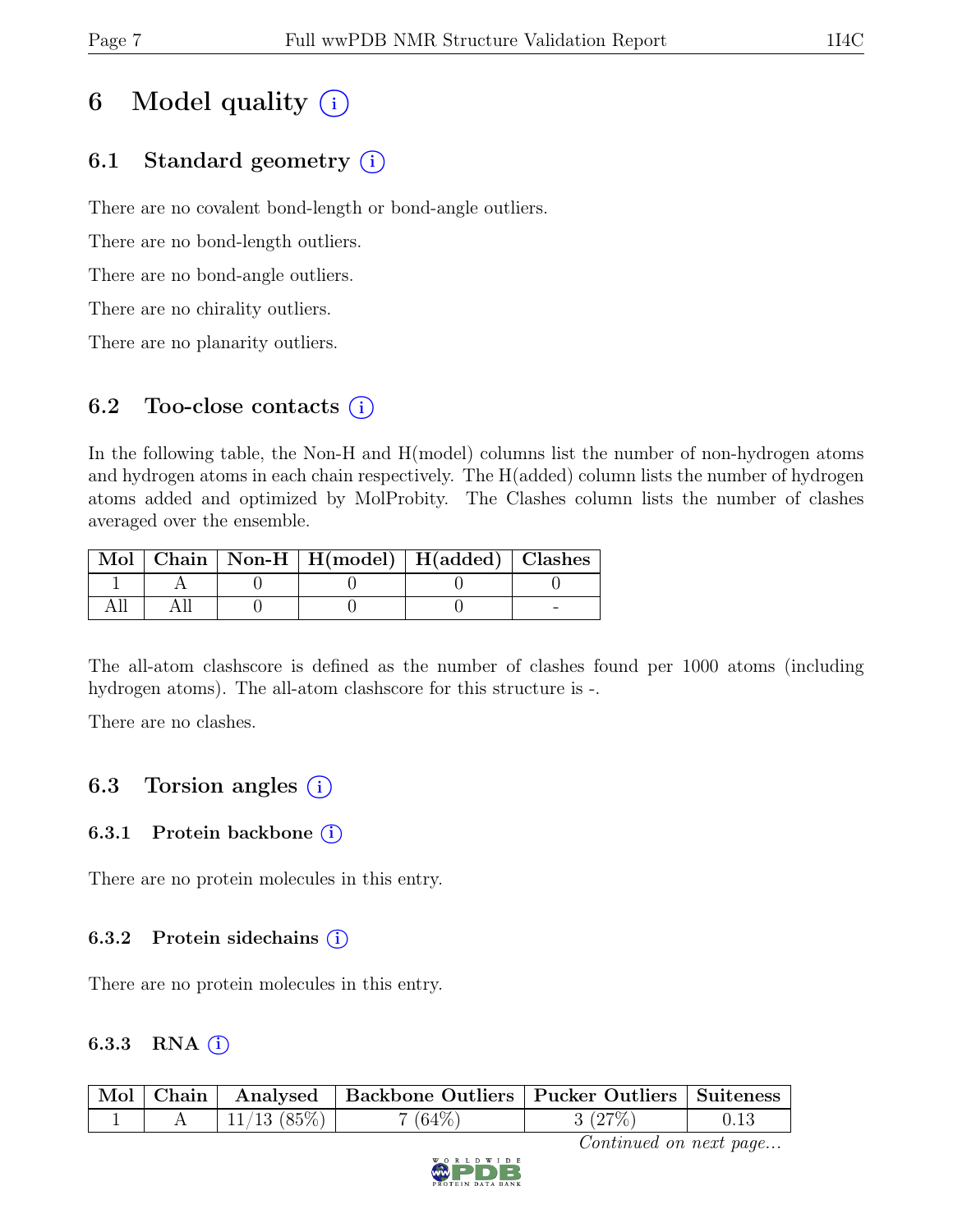Continued from previous page...

| Mol | Chain |            | Analysed   Backbone Outliers   Pucker Outliers   Suiteness |        |  |
|-----|-------|------------|------------------------------------------------------------|--------|--|
| All | All   | 11/13(85%) | $(64\%)$                                                   | 3(27%) |  |

The overall RNA backbone suiteness is 0.12.

All RNA backbone outliers are listed below:

| Mol   Chain | Res | <b>Type</b> |
|-------------|-----|-------------|
|             | 3   |             |
|             | 5   | €,          |
|             | ճ   |             |
|             |     |             |
|             |     |             |
|             |     | G           |
|             | 10  |             |

All RNA pucker outliers are listed below:

| Mol | Chain | $\mid$ Res | lype. |
|-----|-------|------------|-------|
|     |       |            |       |
|     |       |            |       |
|     |       |            |       |

### 6.4 Non-standard residues in protein, DNA, RNA chains  $(i)$

There are no non-standard protein/DNA/RNA residues in this entry.

### 6.5 Carbohydrates  $(i)$

There are no monosaccharides in this entry.

### 6.6 Ligand geometry  $(i)$

There are no ligands in this entry.

### 6.7 Other polymers  $(i)$

There are no such molecules in this entry.

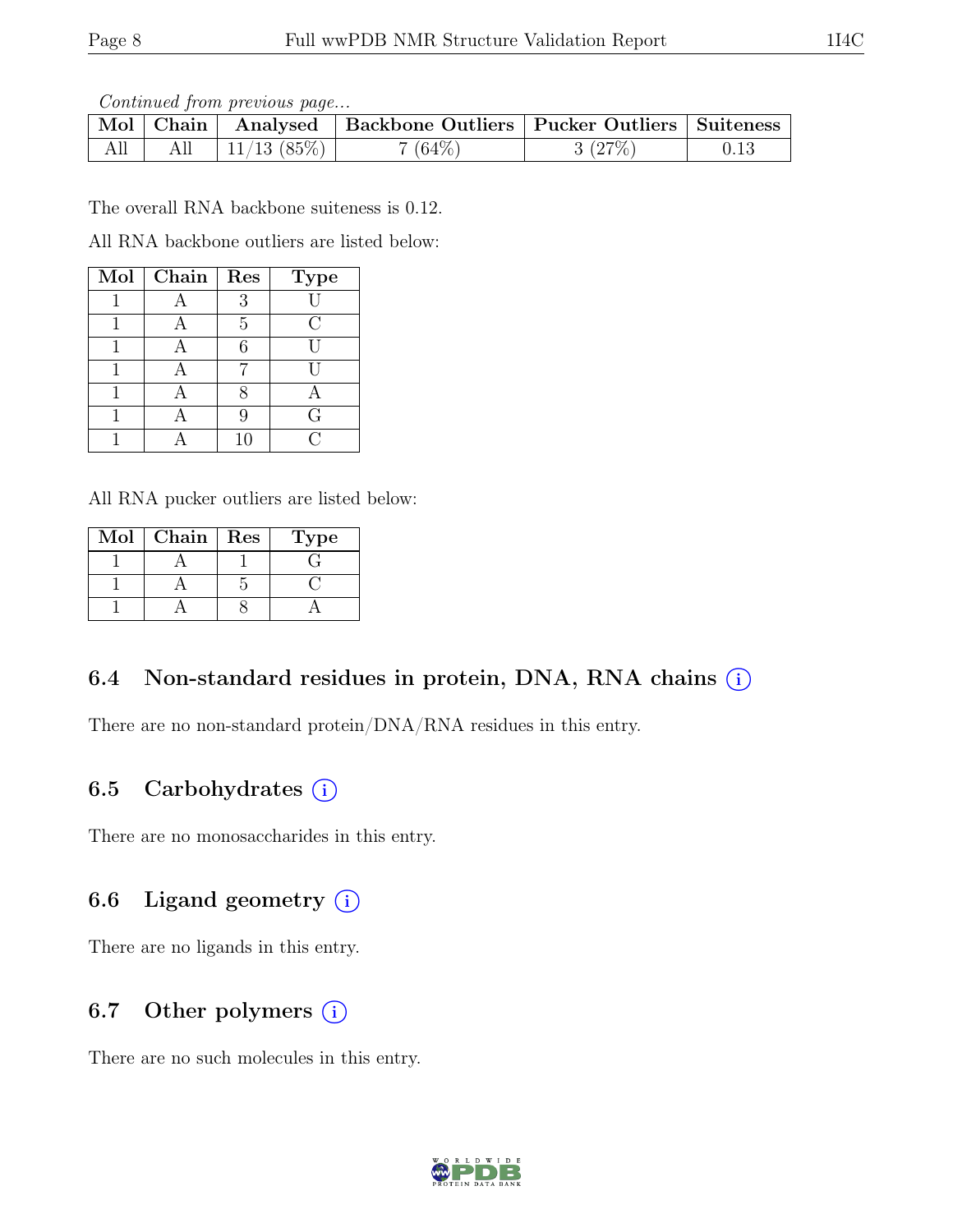## 6.8 Polymer linkage issues (i)

There are no chain breaks in this entry.